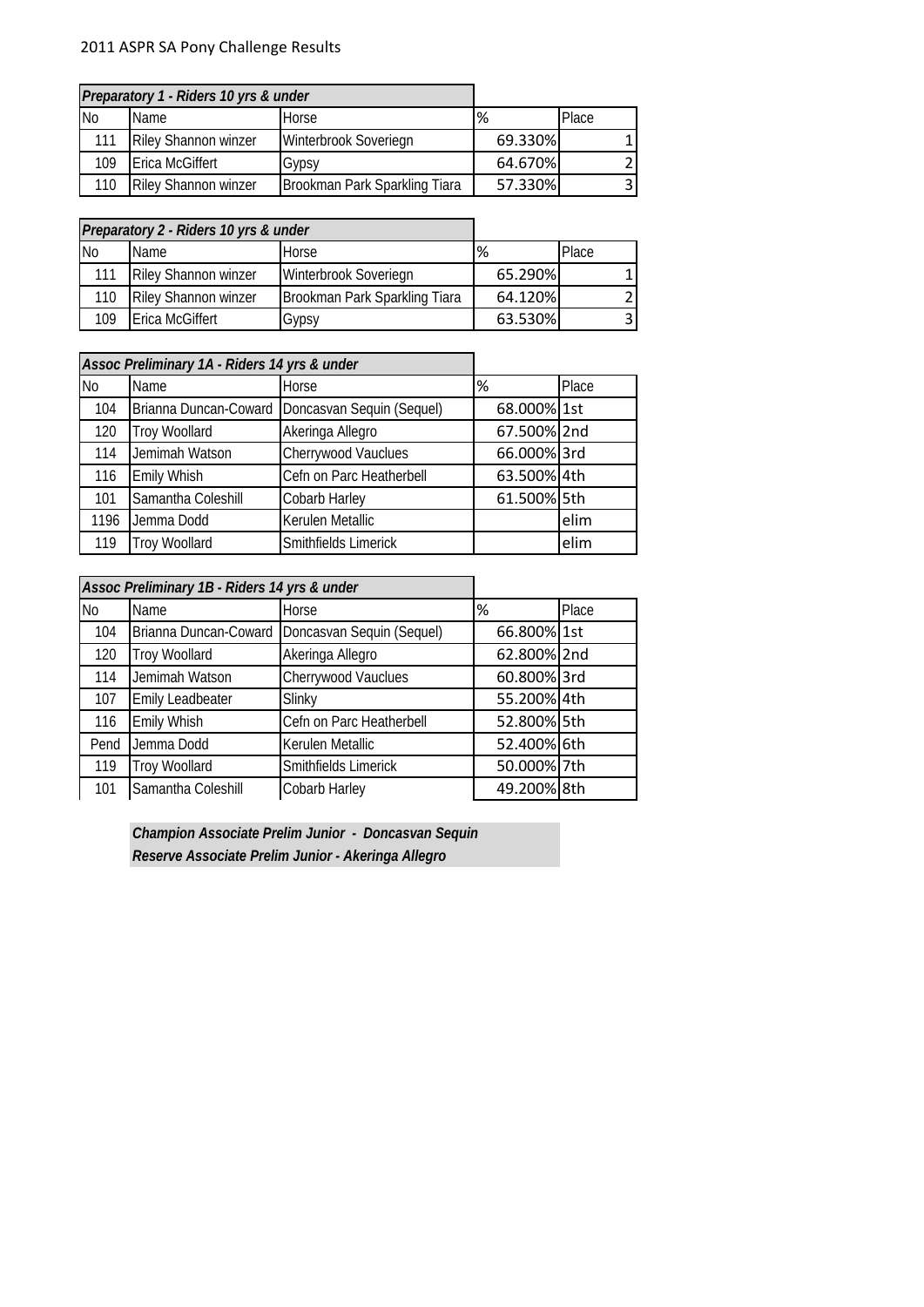|     | Assoc Preliminary 1A - Riders 15 yrs & over |                          |             |         |
|-----|---------------------------------------------|--------------------------|-------------|---------|
| No  | Name                                        | Horse                    | %           | Place   |
| 108 | Lisa Linke                                  | Ironbark Classic Rule    | 73.000% 1st |         |
| 105 | <b>Renee Everest</b>                        | <b>Thorwood Tomcat</b>   | 71.500% 2nd |         |
| 115 | Kylie Watson                                | Wytchwood Happy Songbird | 68.000% 3rd |         |
| 118 | Sandra Whitmarsh                            | Kerulen Weylan           | 66.000% 4th |         |
| 113 | Georgia Lee                                 | Sanlirra Witchcraft      | 63.000% 5th |         |
| 100 | Zena Alliu                                  | Naboo Destiny            | 62.500% 6th |         |
| 103 | Rebecca Cox                                 | Carajon Jamelia          | 56.500% 7th |         |
| 112 | <b>Emily Sired</b>                          | Goldmine Hot Voodoo      | 55.500% 8th |         |
| 102 | Carissa Courtney                            | Valentine                | 50.500% 9th |         |
| 117 | Amalie Whitehead                            | Chocolate Noir           |             | retired |

|     | Assoc Preliminary 1B - Riders 15 yrs & over |                          |              |       |
|-----|---------------------------------------------|--------------------------|--------------|-------|
| No  | Name                                        | Horse                    | %            | Place |
| 108 | Lisa Linke                                  | Ironbark Classic Rule    | 66.400% 1st  |       |
| 105 | <b>Renee Everest</b>                        | <b>Thorwood Tomcat</b>   | 65.600% 2nd  |       |
| 115 | Kylie Watson                                | Wytchwood Happy Songbird | 62.800% 3rd  |       |
| 112 | <b>Emily Sired</b>                          | Goldmine Hot Voodoo      | 59.600% 4th  |       |
| 113 | Georgia Lee                                 | Sanlirra Witchcraft      | 56.800% 5th  |       |
| 103 | Rebecca Cox                                 | Carajon Jamelia          | 52.000% 6th  |       |
| 117 | Amalie Whitehead                            | Chocolate Noir           | 46.400% 7th  |       |
| 118 | Sandra Whitmarsh                            | Kerulen Weylan           | 66.800% elim |       |

*Champion Associate Prelim Senior - Ironbark Classic Rule Reserve Associate Prelim Senior - Thorwood Tomcat*

|           | <b>Official Preliminary 1A</b> |                         |             |       |
|-----------|--------------------------------|-------------------------|-------------|-------|
| <b>No</b> | Name                           | Horse                   | %           | Place |
| 1123      | Melissa Karutz                 | Corndale Kiss and Tell  | 71.000% 1st |       |
| Pend      | Tara Lloyd                     | Tullaroi All I Want     | 68.250% 2nd |       |
| 1092      | Brianna Duncan-Coward          | Balena Roy              | 67.500% 3rd |       |
| 1009      | Rachel Coulter                 | Flying R Tia Maria      | 65.750% 4th |       |
| 633       | Susan Thornley                 | Montazza Bonfire Brandy | 64.750% 5th |       |
| 977       | Tamara Flottman                | Foxhall Unforgettable   | 64.250% 6th |       |
| 1102      | Melinda Umback                 | Drewlynd Ruby Rose      | 64.250% 6th |       |
| 1140      | Kylie Watson                   | Ibn Ky Fox              | 63.500% 8th |       |

|           | <b>Official Preliminary 1B</b> |                         |             |       |
|-----------|--------------------------------|-------------------------|-------------|-------|
| <b>No</b> | Name                           | Horse                   | %           | Place |
| 1102      | Melinda Umback                 | Drewlynd Ruby Rose      | 70.800% 1st |       |
| Pend      | Tara Lloyd                     | Tullaroi All I Want     | 70.000% 2nd |       |
| 977       | Tamara Flottman                | Foxhall Unforgettable   | 66.800% 3rd |       |
| 1140      | Kylie Watson                   | Ibn Ky Fox              | 66.800% 4th |       |
| 1009      | Rachel Coulter                 | Flying R Tia Maria      | 65.200% 5th |       |
| 1123      | Melissa Karutz                 | Corndale Kiss and Tell  | 63.200% 6th |       |
| 632       | <b>Allison Madill</b>          | Wynara Touch of Bronze  | 62.400% 7th |       |
| 633       | Susan Thornley                 | Montazza Bonfire Brandy | 62.000% 8th |       |

*Champion Official Prelim - Tullaroi All I Want Reserve Official Prelim - Corndale Kiss and Tell*